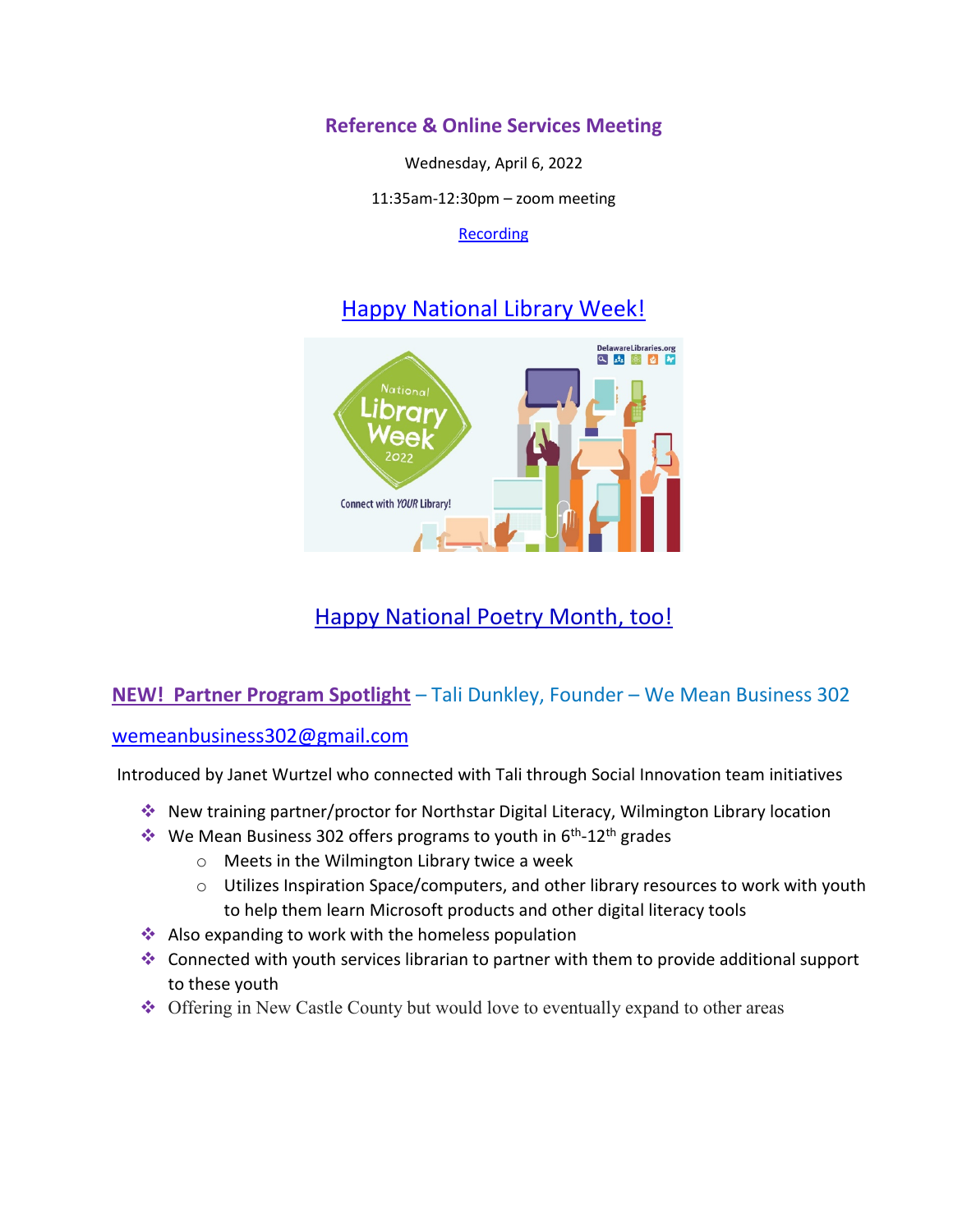### **Ask a Librarian Delaware Stats & Such**



[Monthly statistics](https://aalstaff.lib.de.us/home/reports/fy22-monthly-reports/) – March 2022-**Total number of tickets**: **307** (322 tickets from the same time period last year; 354 tickets same time in 2020).

- Text/SMS 52; Voicemail messages 18
- Twenty-one (21) quality of service survey responses this past month; **18/21** received 4/4 excellent service rating (the other 3 were 3/4)!
- ❖ Average turnaround time was approximately within 16.5 hours!!! Over 83% of the tickets were responded to within 24 hours!
- ❖ Monthly Reports are uploaded to the [Ask a Librarian Delaware](https://aalstaff.lib.de.us/home/reports/fy21-monthly-reports/) Staff Support Site

[Quality of Services/](https://ask.springshare.com/libanswers/faq/2830)AaLDE feedback from patrons – Thank you for all of your excellent customer service this past month!! We received nearly **100% excellent ratings** from the patrons who participated in the follow-up survey!

## **SHOUTOUT & Special THANK YOUs for the positive feedback from their tickets:**

- **Jean Wakefield Wilmington Library –** "Terrific, above & beyond the call of duty response to my inquiry - thanks a million!"
- **Sheri Brown DDL –** "This was not only a quick and efficient resolution to my issue, it was also warm and kind and loving."
- **Kristin Cooper South Coastal "**I was very happy with the quick reply to my question."

#### **Reference Resource List – Adara Scholl**

- $\cdot$  Has been working on compiling an extensive spreadsheet of services and programs offered at Delaware Libraries
- ❖ Shared draft of multi-tabbed resource list
- Please send any updates or content to [Reference listserv distribution email](mailto:reference@listserv.lib.de.us)

#### **Business Reference Updates – Janet Wurtzel**

- ❖ Janet reviewed two partnership resources: DE Division of Small Businesses & Negocios
	- o Access through the [Business & Entrepreneurship LibGuide](https://guides.lib.de.us/business) on the Delaware Libraries [home page](https://lib.de.us/) under Services > Business Resources > in the Need Assistance box
- ❖ Please email Janet [\(janet.wurtzel@lib.de.us\)](mailto:janet.wurtzel@lib.de.us) for more information, and/or ideas for future trainings related to BizRef, or if you have any questions.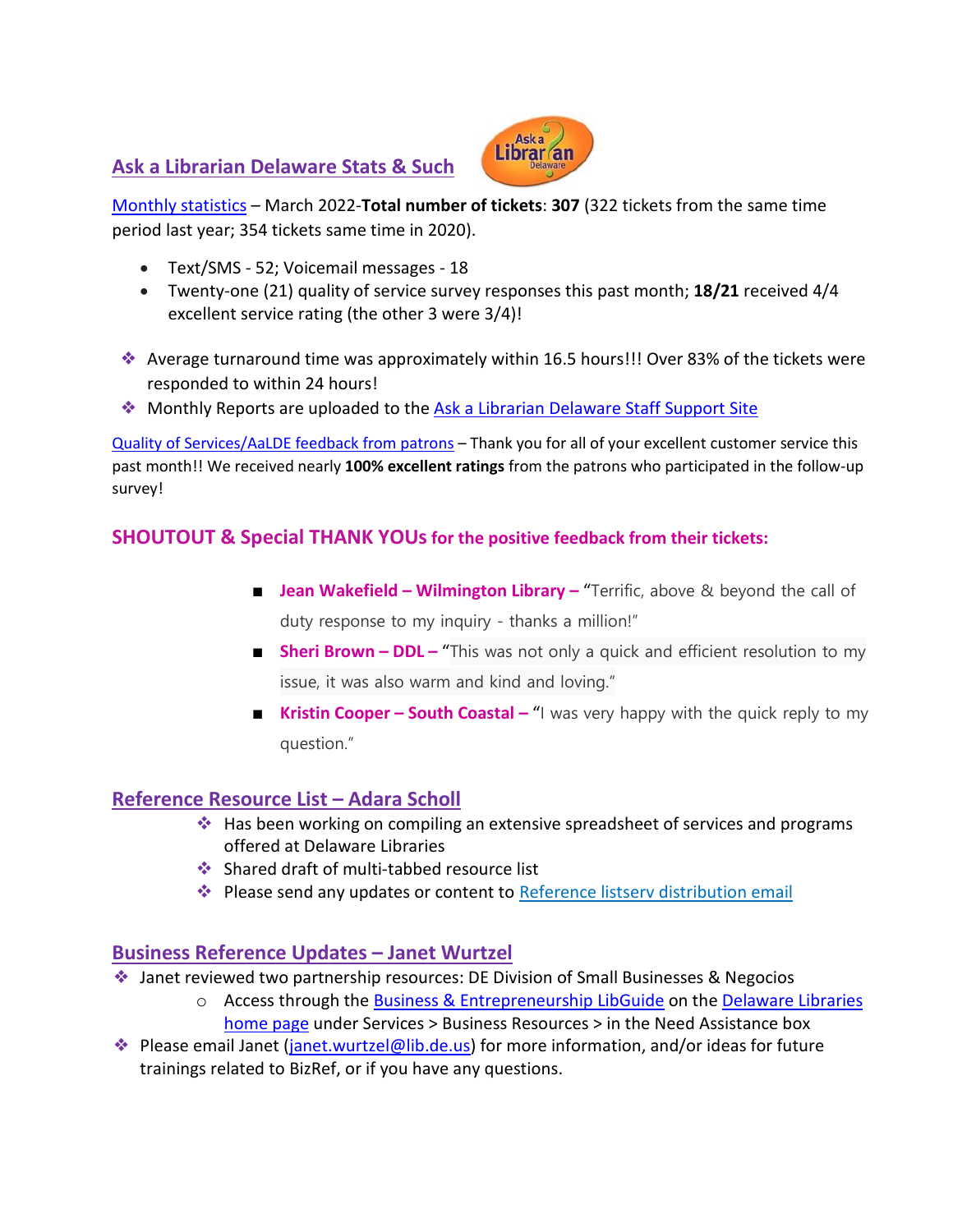# **DLC Team Updates – Rose Harrison & Michelle Hughes**

- A reminder from Rose to **please do not use overrides** when placing holds for patrons. If an item cannot be placed on hold, there is a good reason for it. For example, there have been holds placed on titles for Appoquinimink Library's opening day collection, which are still sitting in the vendor's warehouse and unavailable to library patrons.
- ❖ Michelle shared -
	- $\circ$  RFID Updates Two hybrid training sessions next week Monday and Tuesday. Sessions will be recorded. Please register through LibCal [\(4/11;](https://delawarelibraries.libcal.com/event/9030268) [4/12\)](https://delawarelibraries.libcal.com/event/9030282)
		- Dover Public Library is the first of the Kent County Libraries for the pilot program and phase I begins next Monday, April 11<sup>th</sup>
		- Michelle will send out schedules to library directors
	- $\circ$  EveryLibrary training session reminder Training sessions are available on the [Delaware Libraries Staff Academy.](https://my.nicheacademy.com/delawarelibrariesstaffacademy?category=12469) The latest one, *Big Data and Advanced Marketing* is available [here.](https://my.nicheacademy.com/delawarelibrariesstaffacademy/course/46439) LAST LIVE coaching session will be held **Wednesday, April**  13th at 10AM. Please register for the this session, through [LibCal.](https://delawarelibraries.libcal.com/event/8380764)
	- $\circ$  Tonie devices stickers will be arriving later this week & DDL staff will be preparing/cataloguing the devices
		- Sending to Youth Services librarians with instructions on how to register them
		- Kick-off scheduled for May 11, 2022

# **Miscellaneous Updates**

- Great news! DE Dept. of Education will be providing \$70,000 for juvenile books for the public library Overdrive collection. This will be in the new fiscal year starting in July 2022. We will be building the cart now in OverDrive Marketplace so that the full amount can be purchased for summer as soon as the funds are available.
- Delaware Libraries' OverDrive account rep will be providing training to staff who need/would like access to eMedia reports for your library location accessible through OverDrive Marketplace. This is scheduled from 1-2pm on Thursday, April 28<sup>th</sup>. Please register for this training throug[h LibCal.](https://delawarelibraries.libcal.com/event/9031339) This session be recorded and I'll send out the recording to those registered.

# **Upcoming Conference Reminder**

[MLA/DLA Conference](https://www.mladlacon.com/) is scheduled for May 4-6, 2022. Please check out this [conference brochure](https://www.mdlib.org/Files/docs/conference/MLA-DLA_2022_Conference_FINAL.pdf) for more details!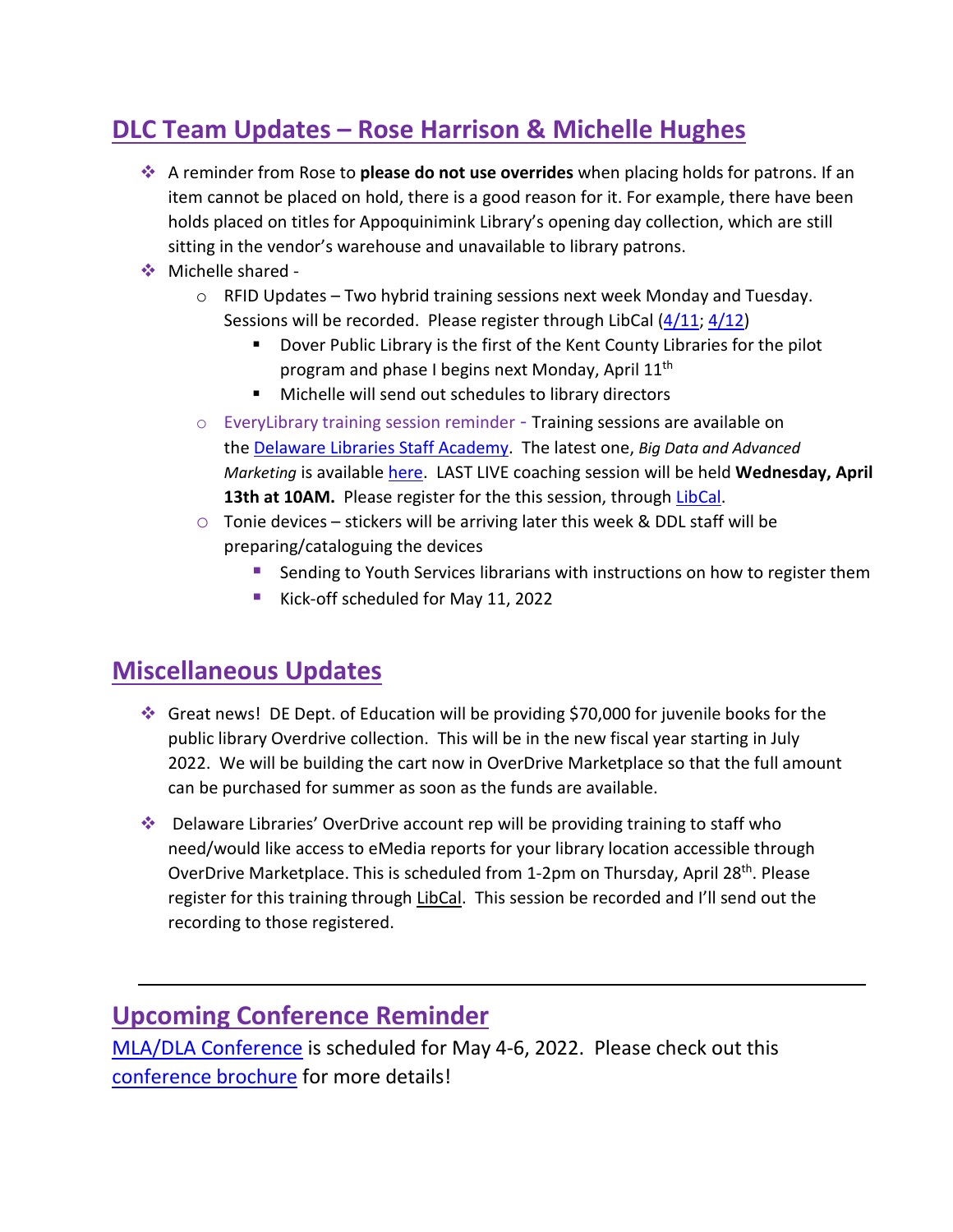# **Next Reference meeting** – Wednesday, May 4, 11:30am-1:30pm

Please register through LibCal to receive the meeting link and reminder email: [Reference & Online Services Meeting -](https://delawarelibraries.libcal.com/event/8770608) LibCal - Delaware Libraries

## More (Not Mentioned in the Meeting) Incessant Reminders

- ◆ Please [email me](mailto:missy.williams@lib.de.us) any topics you'd like presented at a future Reference meeting.
- ◆ Please feel free to use the [Reference listserv distribution email](mailto:reference@listserv.lib.de.us) to reach out to your colleagues, share information, or ask for assistance with an AaLDE ticket or other reference/research question.
- ❖ **Unite Delaware** form on [Ask a Librarian Delaware patron portal page](https://answers.delawarelibraries.org/) for patron self-referral.
	- $\triangleright$  please [email me](mailto:missy.williams@lib.de.us) if you'd like to sign up to participate or need more information.
	- $\triangleright$  Flyer on [Consortium Site](https://consortium.lib.de.us/marketing/) please share on your websites, social media, community boards, etc.

#### ❖ **Other Helpful Resources and/or LibGuides:**

- [helpdesk@lib.de.us](mailto:helpdesk@lib.de.us)
- <https://consortium.lib.de.us/> The DLC Consortium is your "one-stop shop" for information and marketing materials for the available resources and services Delaware Libraries offers. Password protected.
- Reference CORE [Professional Development for Delaware Library Staff -](https://guides.lib.de.us/profdev/refcore) LibGuides at Delaware [Division of Libraries](https://guides.lib.de.us/profdev/refcore)
- [Delaware Libraries website](https://lib.de.us/) **Services tab** patrons can make an [appointment to](https://delawarelibraries.libcal.com/appointments/)  [schedule](https://delawarelibraries.libcal.com/appointments/) a 30-minute phone consultation for either job seeking or social services/basic needs assistance.

#### Reference Training/Professional Development

- ❖ There are many training resources available on the [Professional Development LibGuide](https://guides.lib.de.us/c.php?g=386101&p=2619930)  [specifically for Reference staff.](https://guides.lib.de.us/c.php?g=386101&p=2619930) Please review them on a regular basis.
- ◆ For specific Ask a Librarian training, visit the [Ask a Librarian Delaware Support Site page](https://aalstaff.lib.de.us/all-meetings-trainings/training-tutorials/) or [email me](mailto:missy.williams@lib.de.us) to set up 1:1 training.
- ❖ Please remember to email [profdev@lib.de.us](mailto:profdev@lib.de.us) with any training questions or issues. Katie will respond as quickly as possible.
- ❖ Don't forget to log your training on the Professional Development Achievement Tracker form: <https://www.surveymonkey.com/r/ProfDevTracker>